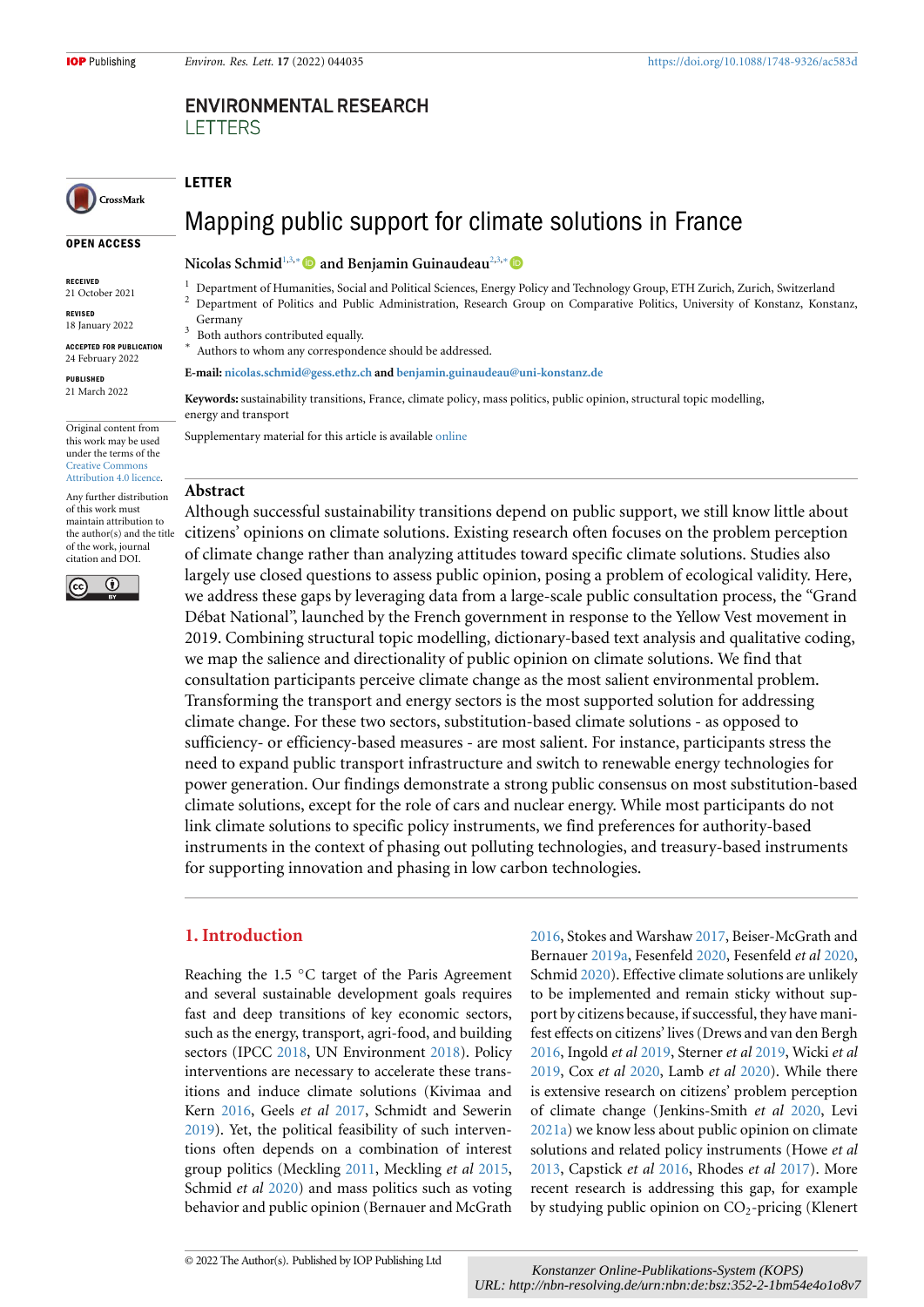*et al* [2018,](#page-9-17) Beiser-McGrath and Bernauer [2019b](#page-8-3), Levi [2021b](#page-9-18)), renewable energy policy (Anderson *et al* [2017](#page-8-4)), coal phase-out (Rinscheid and Wüstenhagen [2019](#page-9-19)), carbon capture and storage (Pianta *et al* [2021\)](#page-9-20), transport policy (Rinscheid *et al* [2020,](#page-9-21) Kallbekken and Sælen [2021\)](#page-9-22), or food policy (Fesenfeld *et al* [2020](#page-9-7)).

These studies, however, mostly use countrylevel surveys with closed questions to examine public opinion on climate solutions (Tvinnereim and Fløttum [2015](#page-10-5)). Here, we complement insights from these studies by exploiting a large dataset based on an open question on 'preferred solutions' to climate change. Analyzing open text responses rather than responses to closed-ended survey questions produces more ecologically valid results (Tvinnereim and Fløttum [2015\)](#page-10-5). They allow people to express what is 'on top of their mind', i.e. which policy instrument, argument or frame they activate when formulating an open respone (Tvinnereim *et al* [2017\)](#page-10-6). Closedended survey questions, however, demand a specific response (e.g. on a Likert scale) to a predefined question and policy attitude. As such, the question already frames the response space and might thus suffer from lower ecological validity compared to open-end questions (Savin *et al* [2020](#page-9-23)). To comprehensively understand the political prospects for climate solutions it is helpful to provide more detailed and exhaustive insights on the solutions supported by the public in open questions (Howe *et al* [2015](#page-9-24), Tvinnereim and Fløttum [2015,](#page-10-5) Tvinnereim *et al* [2017](#page-10-6), Olson-Hazboun *et al* [2018\)](#page-9-25). Furthermore, existing research on public opinion on climate solutions predominantly covers the US (Kotchen *et al* [2013,](#page-9-26) Howe *et al* [2015](#page-9-24), Jenkins-Smith *et al* [2020](#page-9-13)) with only few studies on European countries (Capstick *et al* [2016,](#page-8-2) Cox *et al* [2020](#page-9-11)) and even less beyond.

<span id="page-1-0"></span>To address these gaps, our study exploits a novel and original data source to comparatively examine public support for specific climate solutions across different sectors. To do so, we collected data from one of the largest public consultation processes worldwide, the 'Grand Débat National' in France<sup>[4](#page-1-0)</sup>. This process was launched in response to the Yellow Vest protests and carried out from January to March 2019. Over this period, the French government received almost 600 000 submissions to an online survey with closed and open-ended questions on the issue of sustainability transitions (Fourniau [2019](#page-9-27)). We analyze this unique dataset with a mixed-methods approach combining structural topic modelling (STM), keyword-based classification (Roberts*et al* [2014](#page-9-28)) and qualitative coding. We manually coded survey answers to assess the prevalence of substitution-, sufficiency-, and efficiency-based

measures, the patterns of citizens' support or opposition to climate solutions, as well as the salience of related policy instruments. The online survey was not randomly assigned, and participants decided themselves to take it, which makes robust inference difficult. However, the use of more than 100 000 openended answers related to climate change enables an original and unprecedented insight into public support for climate solutions of a politically engaged subset of French society.

To meet the ambitious climate targets France has set itself in 2017, emissions need to decrease in all major sectors of the economy, especially the transport (accounting for 31% of national emissions in 2018), building (19%), agricultural (19%), and energy sector (10%) (High Council on Climate of France [2019\)](#page-9-29). Yet, current policies and related emission trajectories are largely insufficient to achieve these targets (High Council on Climate of France [2019](#page-9-29)). Whether this large gap between required and implemented climate action is supported by public opinion is thus far unclear.

Our findings show that climate change is the most salient sustainability challenge among survey participants, before biodiversity and air pollution. Citizens see transforming the transport and energy sectors as primary levers to tackle climate change, followed by the agricultural and building sectors. In the transport and energy sectors, support for substitution-based climate solutions is higher than for sufficiency- and efficiency-based measures. While most substitutionbased climate solutions such as expanding deployment of renewables or use of train are consensual and widely supported, two salient solutions are contested among the French public: electric vehicles and nuclear energy. We also find that most consultation responses remain vague in that they do not link climate solutions to specific policy instruments. Among respondents that specify a policy instrument, we primarily find preferences for authority-based measures in the context of phasing out polluting technologies, and support for treasury-based measures for promoting innovation and phasing in low carbon technologies. Our analysis contributes to ongoing efforts to better understand the mass politics of sustainability transitions (Howe *et al* [2015](#page-9-24), Fesenfeld and Rinscheid [2021](#page-9-30), Schmid *et al* [2021\)](#page-9-31). Our findings support the hypothesis that there is a gap between widespread support for and effectively supplied climate solutions, suggesting that climate policy lacks responsiveness and deviates from the democratic ideal of a policy shaped by citizens' preferences (Prakash and Bernauer [2020](#page-9-32)). The identified consensus and support for most (substitution-based) climate solutions among survey participants also aligns with the ambitious propositions put forward by the French Citizens' Convention for Climate, a representative sample of 150 French citizens convened by the French government in 2019 (Giraudet *et al* [2021](#page-9-33)).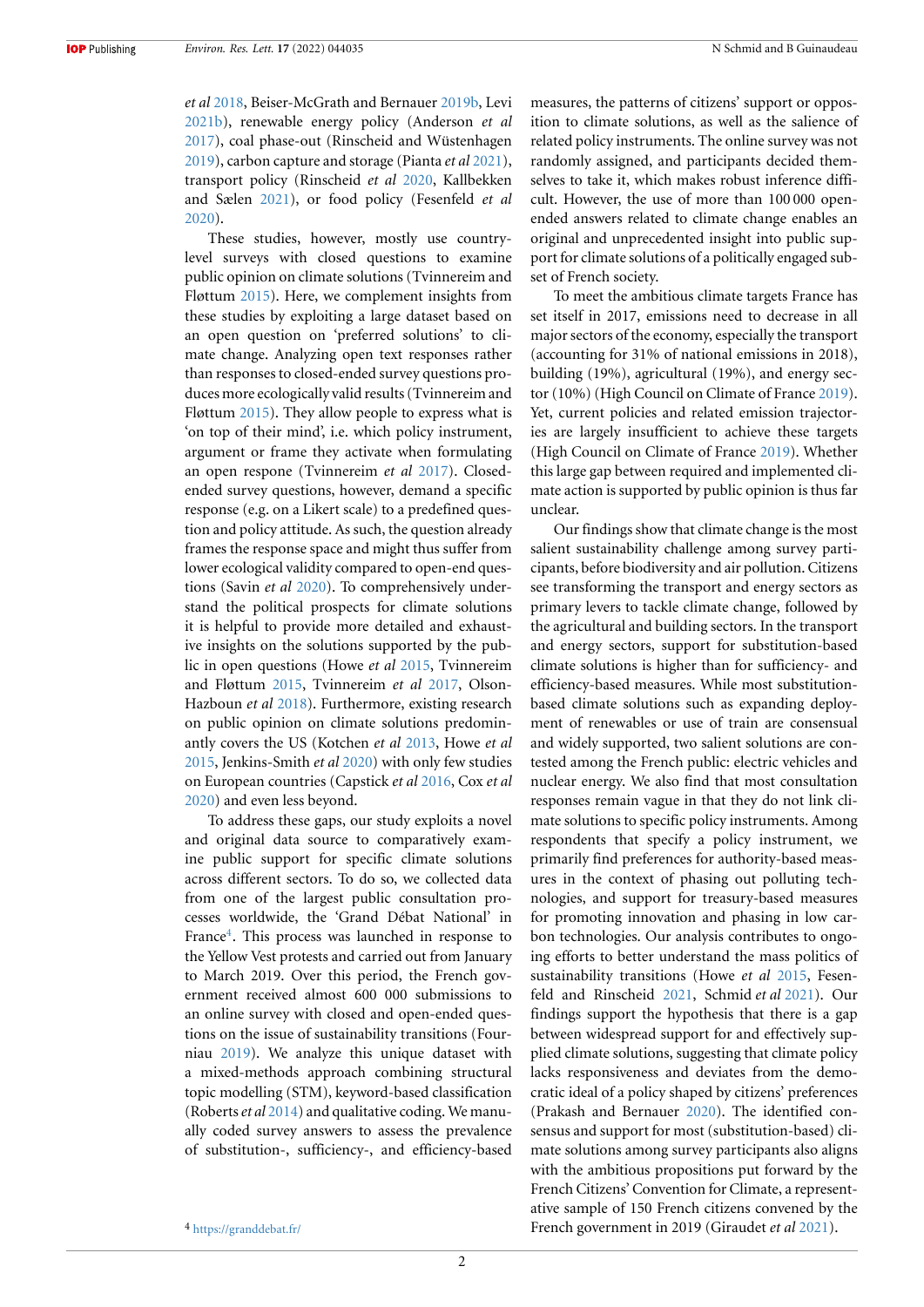# **2. Leveraging the French Grand Débat National as original data source**

To map public support on climate solutions in France, we leverage data from the 'Grand Débat National' taking place from January to March 2019. The unprecedented scale of this public consultation allows for previously unavailable insights into French public opinion on sector-specific climate solutions. We use data collected in the large-scale online survey that received a total of 569 029 individual contributions, and which accompanied more than 10 000 physical town hall meetings across France. The survey was split into the four themes of fiscal policy (186 713 contributions), sustainability transitions (153 812 contributions), democracy and citizenship (116 549 contributions), and organization of the state (111 955 contributions). In our analysis, we examine data from two survey items of the thematic field 'sustainability transitions'.

Respondents were first asked to indicate 'the most important problem related to the environment', choosing between five categories: air pollution, climate change, coastal erosion, biodiversity, and all of the above  $(N = 129627)$ . Second, in an openanswer field, survey participants had the opportunity to describe how the most important problem identified earlier should be mitigated  $(N = 123626)$ . Although the survey does not contain individuallevel data on socio-demographic or other variables, an analysis of the ZIP codes of survey participants has shown that some sub-groups, such as urban, welleducated, and older are likely to be over-represented (Bennani *et al* [2019,](#page-8-5) Fourniau [2019](#page-9-27)). This specific subset of French society is arguably politically influential. Indeed, the above-mentioned variables (education, age, etc) have been shown to correlate with the likelihood to vote (Akee *et al* [2020\)](#page-8-6) and the propensity to become otherwise active in the political sphere (Anoll [2018\)](#page-8-7). Hence, considering that political feasibility of ambitious climate policy requires broad political support and mobilization, it is highly relevant to explore the opinion on climate solutions of this subset of the population.

#### <span id="page-2-0"></span>**3. Using a mixed methods approach**

While open-ended answers constitute a valuable data source (e.g. for reasons of ecological validity), their systematic analysis is a complex and challenging task (Tvinnereim *et al* [2017](#page-10-6)). Our study's main objective is to measure the salience of individual climate solutions, as well as patterns of support and opposition towards these solutions (and related policy instruments). Due to the large size of our sample, manual coding of all survey answers is not conceivable. Instead, we automatically extract climate solutions by combining topic modeling with a custom dictionary, and use manual coding only for smaller random samples.

The automatic extraction of climate solutions from open-ended survey answers is challenging in two ways. First, there is no exhaustive list of all possible climate solutions readily available. There are different types of policy instruments and the solutions can target different economic sectors (transport, buildings, etc). Some solutions overlap, so that splitting the ensemble of potential climate solutions into well-defined individual instruments is difficult.

Moreover, there are infinite ways to express a preference for a climate solution and related policy instruments. Fortunately, mentioning a given climate solution implies in most cases the use of at least one of a limited set of keywords, easing automatic detection. For instance, a respondent articulating their preference for a reduction of air traffic is extremely likely to use one of the following words: 'to fly', 'airplane', 'airport' or 'kerosene'. These keywords must however be carefully chosen and need to be specific to be able to discriminate between different climate solutions, as some words can simultaneously be associated with several solutions.

To account for these methodological challenges and explore the massive amount of unstructured text data, we proceed in five steps. First, we use a machine learning approach called STM, which, given a corpus of documents, automatically identifies the most salient subjects across all documents (Roberts *et al* [2014](#page-9-28)). Using STM, we extracted 75 topics, which we manually grouped in 23 general subjects based on qualitative assessment, such as transport, agriculture, or education. The full list of topics and their respective salience is presented in the appendix in figure 2 (available online at [stacks.iop.org/ERL/17/](https://stacks.iop.org/ERL/17/044035/mmedia) [044035/mmedia\)](https://stacks.iop.org/ERL/17/044035/mmedia). The validation of the results shows that the topics lack precision and did not offer enough empirical leverage for accurate description of individual climate solutions. For instance, while the model identified transport as one of the most salient topics, it does not allow us to distinguish between more specific solutions related to transport, such as individual vs. public transportation.

Therefore, in a 2nd step, we use the topics identified through STM as a starting point to create a keyword dictionary, able to classify survey responses into more specific climate solutions. In an iterative approach, based on a qualitative assessment of survey responses, and climate solutions identified in the literature (e.g. IPCC [2018\)](#page-9-0), we transform the broad STM categories into more specific themes and add topics that were initially not captured by the STM. To improve the performance of our dictionary, we use regular expressions (regex) (Cui*et al* [2019](#page-9-34)). Regex are a computational tool that describe and detect patterns of languages and that help us to address typos or minor keyword variations (e.g. singular vs plural of words). As shown in tables 2–8 in the appendix,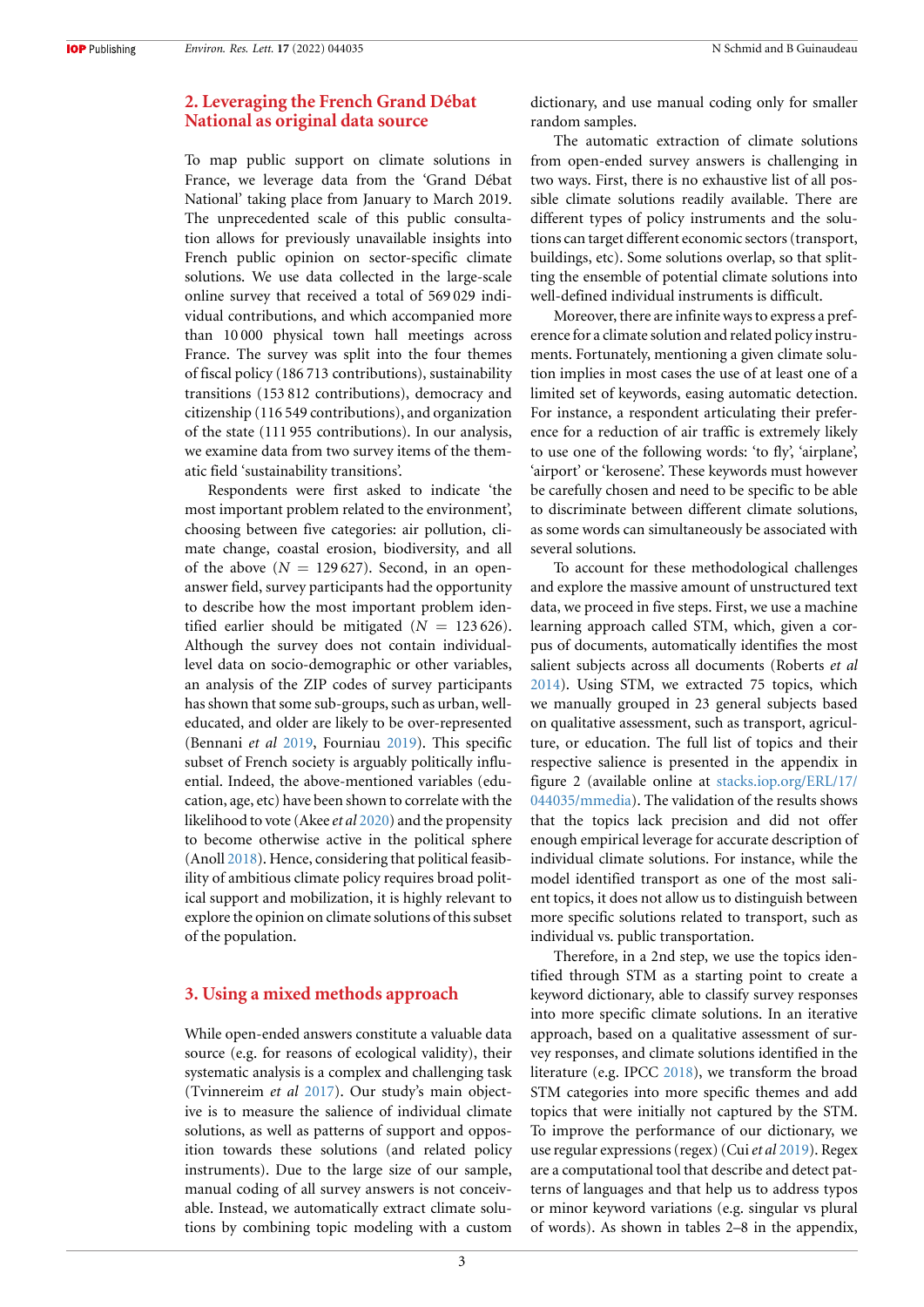<span id="page-3-0"></span>**Table 1.** Dictionary for substitution-based climate solutions in the transport and energy sectors. Categories for climate solutions were developed by the authors in an iterative way based on an initial STM with 75 topics, as well as qualitative hand-coding of data and theoretical expectations. Collectively, these climate solutions represent what survey participants had 'on the top of their mind' when answering the question 'what is the solution to your most important problem' (identified previously as climate change). A more detailed dictionary including the technical search terms (regex) and excluded words for each climate solutions can be found in tables 2–8 in the appendix.

| Sector    | Climate solution    | Search terms in French language (technical regex in appendix)                                                  |
|-----------|---------------------|----------------------------------------------------------------------------------------------------------------|
| Transport | Cleaner car fleet   | Voiture, moto, automobile, auto, route, véhicule                                                               |
|           | Reduce aviation     | Vols, voler, aéroport, avion, aviation, kérosène, aérien                                                       |
|           | Expand train use    | Train, ferroviaire, rail, gare, RER, TGV, TER, métro, tram, ferroutage                                         |
|           | Reduce heavy duty   | Poids-lourds, camion, semi-remorque                                                                            |
|           | Increase shipping   | Bateau, fluvial, navire, cargo, paquebot                                                                       |
|           | Expand bike use     | Vélo, cyclable                                                                                                 |
|           | Expand bus use      | Bus, car, autobus, autocar                                                                                     |
|           | Expand car sharing  | Covoiturage                                                                                                    |
|           | Walk more           | Piéton, à pied                                                                                                 |
| Energy    | Deploy renewables   | Renouvelable, énergie propre, énergie alternative, énergie décarbonnée,<br>énergie verte, énergie durable, enr |
|           | Keep/expand nuclear | Nucléaire                                                                                                      |
|           | Deploy solar        | Solaire, photovoltaïque                                                                                        |
|           | Deploy wind         | éolien, éolienne                                                                                               |
|           | Reduce coal use     | Charbon                                                                                                        |
|           | Deploy hydro        | Barrage hydroélectrique, hydroélectricité, énergie hydraulique, énergie<br>marémotrice                         |
|           | Reduce natural gas  | Gaz naturel, gaz de schiste                                                                                    |
|           | Deploy biomass      | Biomasse, méthanisation, biogaz                                                                                |
|           | Deploy geothermal   | Géothermique, géothermie                                                                                       |

our final dictionary includes 34 climate solutions that can be allocated to four broader categories representing the transport, energy, agriculture, and building sectors. The tables also include details about the technical regex linked to the keywords. Table [1](#page-3-0) below depicts the non-technical dictionary for the two sectors we zoom into in our subsequent analysis. We iteratively improved the dictionary through a systematic validation protocol, involving the hand-coding of random samples for each climate solution. Our classification scheme performs very well and correctly classifies 98% of the hand-coded documents.

Third, we label a random sample  $(N = 200)$  for both the transport and energy sectors to establish the relative prevalence of substitution-, sufficiency-, and efficiency-based solutions among survey answers. Substitution-based solutions primarily plans the replacement of polluting activities and/or technologies by a cleaner alternative (e.g. taking the train instead of flying). Sufficiency-based solutions largely rely on reducing the economic activity or use of technology (e.g. reducing electricity consumption by switching lights off). Finally, we coded solutions as efficiency-based if they rely on using less input for the same output (e.g. improving the efficiency of coal-power plants). Collectively, these categories are key principles to achieve sustainability goals (Princen [2005](#page-9-35), Anadon *et al* [2016,](#page-8-8) Creutzig *et al* [2018,](#page-9-36) Fesenfeld *et al* [2021\)](#page-9-37).

In a 4th step, we manually code a random sample of responses for each climate solution in the transport and energy sectors (total coded statements  $N = 2547$ , see table 1 in appendix) to assess the directionality of public opinion. We chose to manually code statements due to the absence of clear keywords denoting the directionality of a position (Thelwall *et al* [2010](#page-10-7)). Hence, for each statement we hand-coded if the respondent was supportive or opposed (or neutral) toward a particular climate solution.

Finally, we qualitatively assess whether and what type of policy instruments citizens associate with individual climate solutions. To do so, we draw on an established policy instrument typology by Hood [\(1983](#page-9-38)), see also Capano and Howlett [\(2020\)](#page-8-9). This typology distinguishes between four governing resources available to policymakers: using the nodality of government to draw in and dispense information (e.g. information campaigns, labelling schemes), using the power to legally determine through authority (e.g. licenses, standards), using the treasury to tax and spend (e.g. subsidies, loans, taxes), and using the ability to directly act on markets via organization (e.g. state-owned enterprises, state investment in infrastructure) (Steffen [2021](#page-10-8)). To allocate individual statements to these policy instruments, we manually coded a random sample of statements for each climate solution. We excluded an automatized approach due to the lack of clear keywords for most instruments, and the innumerable ways in which support for a policy instrument can be expressed.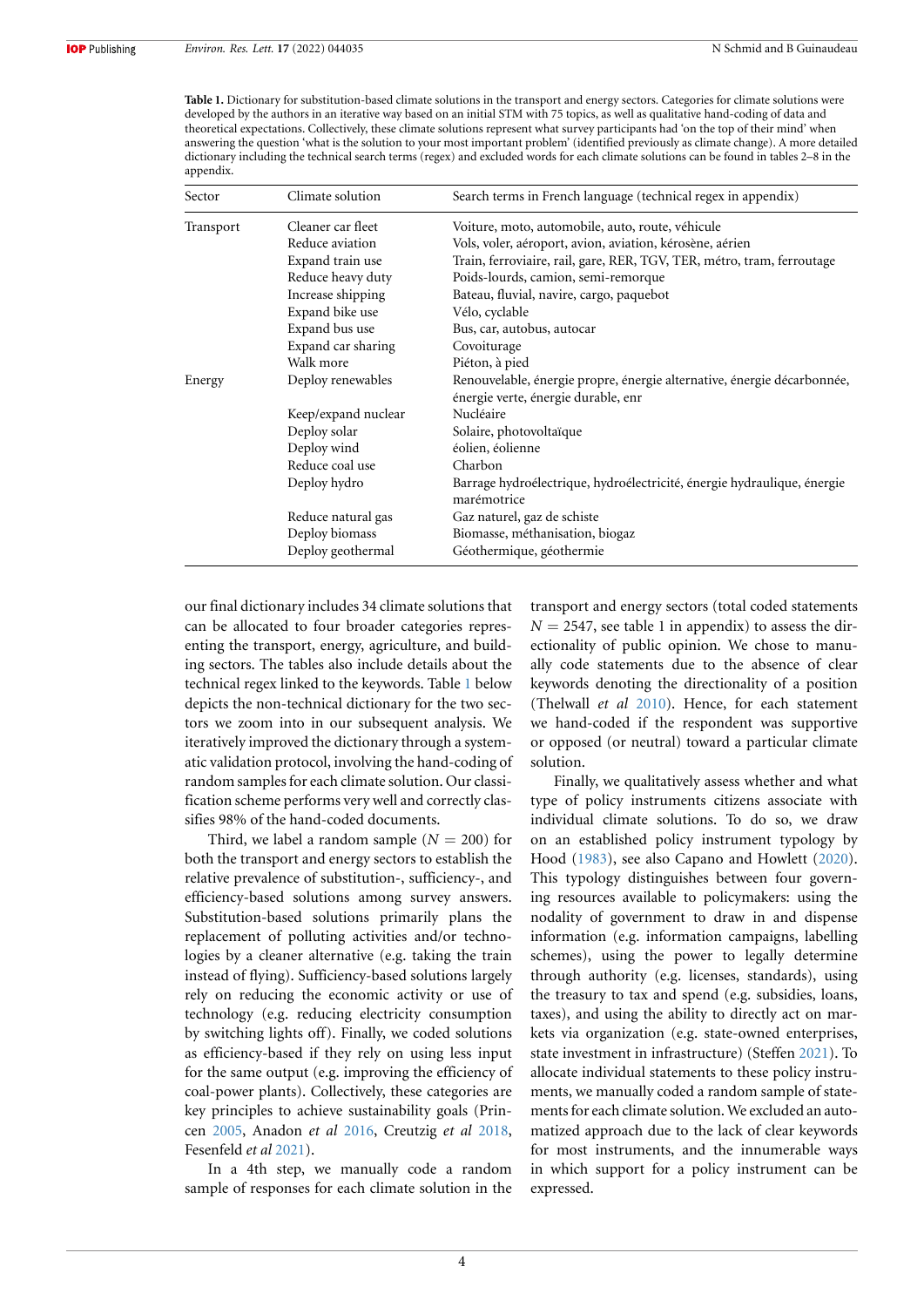<span id="page-4-0"></span>

of the Grand Débat National. (A) Based on analysis of the closed-answers to the question 'what is the most important environmental problem' (N = 129 627). (B) Based on the analysis of open-answer responses to the question 'what is your preferred solution to the previously identified most important problem'. Analysis based on STM and subsequently refined dictionary for each sector (see section [3](#page-2-0), as well as appendix 1). Survey responses often mention more than one climate solution and can thus be allocated to more than one sector. Shown values do not sum up to 100% because the residual survey responses cannot be allocated to any climate solution and thus are coded 'other' and not shown here.

## **4. Results**

In the following, we first report which sustainability challenges and related solutions are particularly salient in French public opinion. In a 2nd step, we zoom into the two most salient sectors, namely transport and energy.

Figure  $1(A)$  $1(A)$  illustrates the survey responses to the closed question 'what is the most important environmental problem?'  $(N = 129627)$ . Among survey participants, climate change is the most salient environmental problem, accounting for more than one third of all answers (35%), followed by air pollution (27%) and biodiversity (24%). Next, survey participants could answer an open-ended question on supported solutions that tackle the previously identified 'most important problem'  $(N = 123626)$ . As discussed in the section [3](#page-2-0), we combine quantitative and qualitative methods to analyze this massive and unstructured data. Figure  $1(B)$  $1(B)$  zooms into all respondents that identified climate change as the prime environmental problem. The results of our quantitative text analysis shows that participants primarily mention the transport sector as possible solution to climate change (with 31% of all submissions mentioning transport), followed by the energy (22%), agriculture (13%), and building sectors (9%).

In the 2nd step, we zoom into the two most salient sectors put forward by survey participants, namely the transport and energy sectors. Based on qualitative coding of a random sample of 200 statements for transport and energy, figure [2](#page-5-0) shows the distribution

of supported solutions across the three sustainability principles substitution, sufficiency, and efficiency (more detailed description in section [3\)](#page-2-0). We make two main observations. First, substitution-based climate solutions, e.g. switching from fossil fuels to renewable energy technologies for power generation, are most salient in both sectors (accounting for 53% and 70%, respectively). Sufficiency-based solutions are less salient, followed by efficiency-based measures. Second, sufficiency-based measures appear to play a more important role in the transport than in the energy sector. For instance, a recurring solution mentioned by participants was reducing individual travel by car of plane.

In the following, we zoom into substitution-based climate solutions given their high salience. Figure [3](#page-6-0) shows the salience of specific substitution-based climate solutions for transport (A) and energy (B) as identified with the help of quantitative text analysis (see section [3\)](#page-2-0). In addition to the salience, we also report whether these solutions are framed in a positive, negative, or neutral way (see section [3\)](#page-2-0).

Two main findings emerge from figures  $3(A)$  $3(A)$ and (B). First, some substitution-based climate solutions are more salient than others. Among the survey answers referring to the transport sector (as identified in figure [1](#page-4-0) above), moving to cleaner car fleets is mentioned most often, accounting for 50% of answers, followed by reducing aviation (25%) and expanding train use (22%). Other means of transport such as biking or walking are only rarely mentioned (9% and 1%, respectively). Among survey answers dealing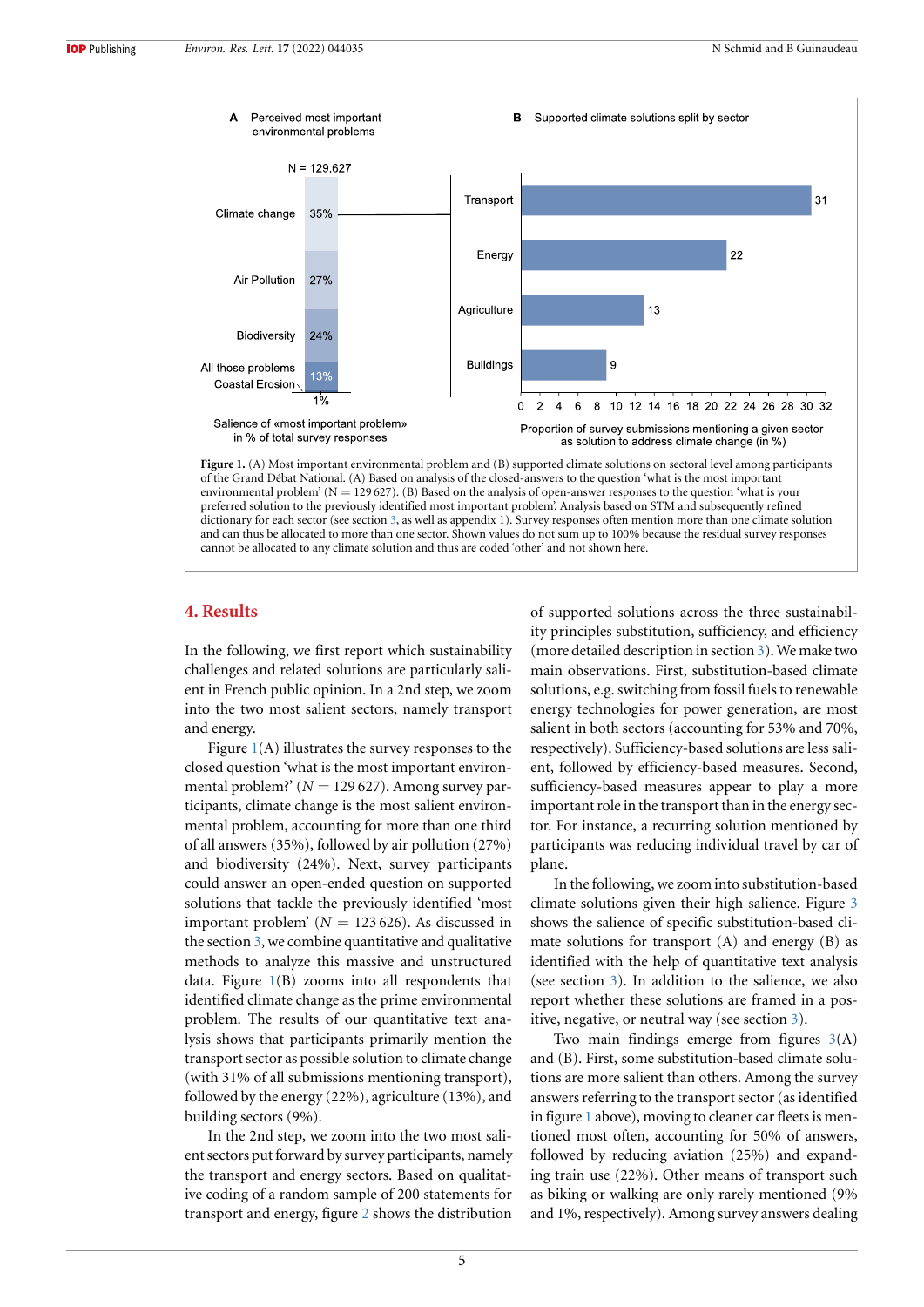<span id="page-5-0"></span>

with the energy sector, survey participants primarily emphasize the role of deploying renewable energy technologies (70%), followed by nuclear (30%), and individual renewable energy technologies such as wind (28%) and solar (21%). Phasing out fossil fuelbased electricity generation such as from coal or natural gas is less salient (10% and 4%, respectively).

Second, most substitution-based climate solutions such as the deployment of renewable energy technologies, the expansion of train or bus use, or the limitation of aviation, are consensual and relatively uncontested among survey participants. Yet, our findings suggest that two solutions, e.g. shifting to cleaner car fleets and expanding nuclear, strongly polarize French public opinion. Approximately two third of survey participants believe that car-based climate solutions are not viable and argue for limiting car use or banning cars from certain use cases altogether (e.g. in cities). Participants arguing in favor of car-based climate solutions primarily refer to the possibility of electrification or use of hydrogen. Yet, electrification of cars is not homogenously supported by French citizens. Many respondents highlight the environmental damages related to the manufacturing process of batteries as a key problem. In answers pertaining to energy, the role of nuclear technology is contested. While approximately half of all answers related to nuclear argue in favor of either maintaining or expanding the share of nuclear power, the other half maintains that nuclear does not represent a viable climate solution, e.g. due to environmental risk or cost concerns.

Besides the target technologies and climate solutions themselves, we also examine the types of policy instruments related to the solutions mentioned by participants. To do so, we build on the typology of policy instruments as established in public policy literature (Hood [1983](#page-9-38), Capano and Howlett [2020\)](#page-8-9) (see section [3](#page-2-0)). Figures  $2(C)$  $2(C)$  and  $(D)$  show which government resources (and thus instrument types) are mentioned in relation to each of the individual climate solutions identified in A and B. The results rely on the manual coding of a sample of 200 survey submissions for each solution. Again, two main findings emerge from this analysis.

First, most survey participants do not explicitly mention government resources when they put forward substitution-based climate solutions. As figures  $3(C)$  $3(C)$  and  $(D)$  show, between  $51\%$  (use of coal) and 82% (deployment of hydro) of coded survey answers do not contain concrete propositions for policy instruments (see red boxes). Only for the climate solutions 'reduce aviation' and 'deploy renewables' more than half of survey participants mention specific policy instruments (66% and 52%, respectively). These findings show that when not asked specifically in a closed-question survey design, support for climate solutions largely remains on an abstract level, without detailed propositions for policy interventions.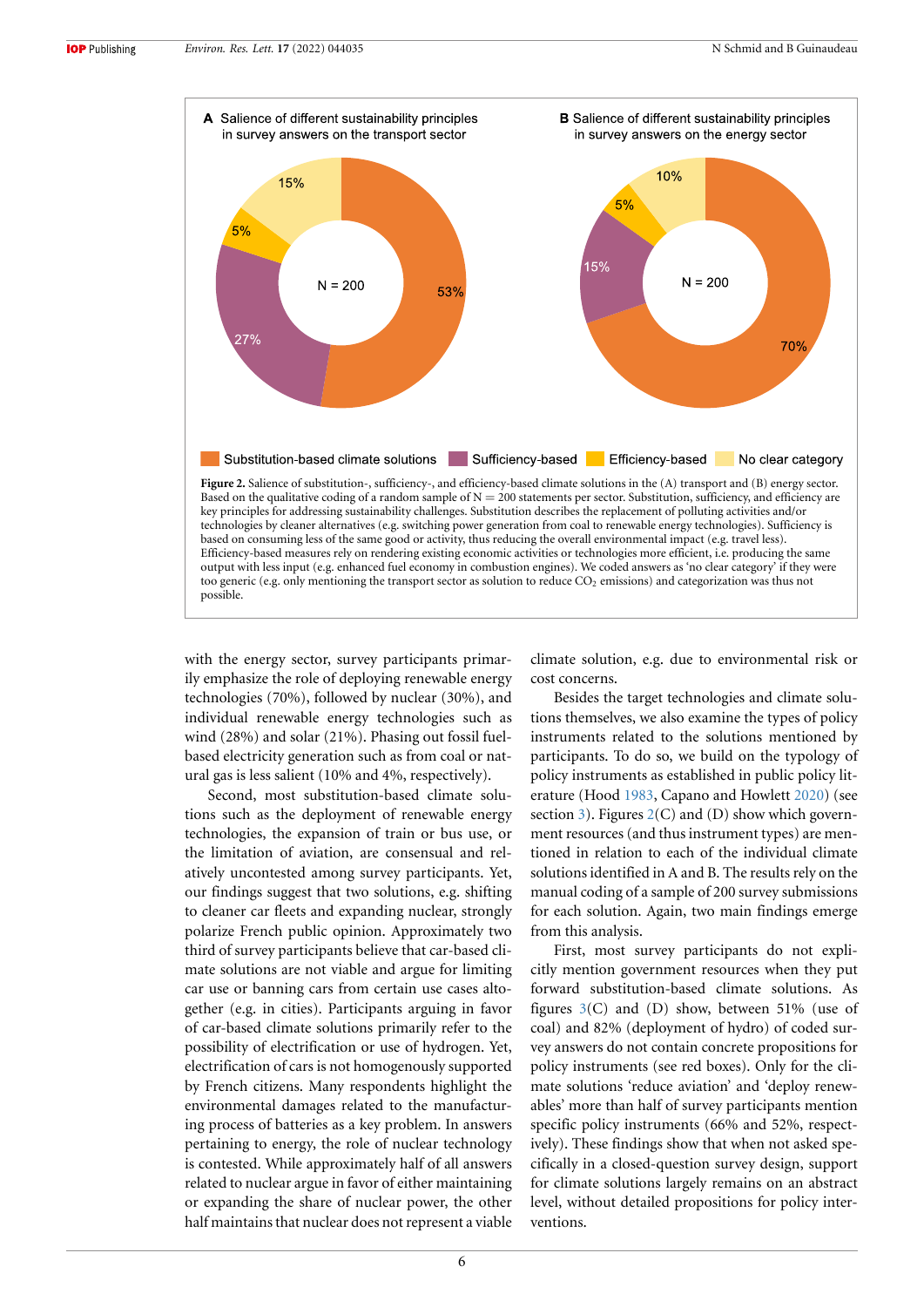<span id="page-6-0"></span>

(C), (D) Support for policy instruments targeting the climate solutions in the transport and energy sector. (A), (B) Based on analysis of the open answers to the question 'what is your preferred solution to the previously identified most important problem' (N = 123 626). Analysis based on STM and subsequently refined dictionary for each sector (see section [3,](#page-2-0) as well as appendix A). Values sum up to more than 100% because one survey response often contains more than one climate solution. Residual category 'other' is excluded here. The dictionary for the individual climate solutions can be found in tables 2–9 in the appendix. Directionality (positive, negative, not specified) is assessed through manual coding of a random sample (see method section). (C), (D) Supported policy instrument type (authority, treasure, organization, information, not specified) for each climate solution is analyzed through manual coding of a random sample (see method section).

**Table 2.** Illustrative quotes from online survey responses. Own translation.

<span id="page-6-1"></span>

| Instrument type | Exemplary statement                                                                                                                                               |  |
|-----------------|-------------------------------------------------------------------------------------------------------------------------------------------------------------------|--|
| Authority       | 'Introduce a modest but increasing taxation for all fossil fuels'.                                                                                                |  |
|                 | 'Close nuclear power plants in the short term and replace them with renewable energy technologies'.                                                               |  |
|                 | 'Increase the share of nuclear power, and simultaneously ban coal'.                                                                                               |  |
|                 | 'Ban domestic flights where a train line exists. Prohibit car access to city centers'.                                                                            |  |
| <b>Treasure</b> | 'Incentivize direct private investments towards renewable energies to the detriment of nuclear power<br>with the help of state subsidies.                         |  |
|                 | 'Invest heavily in research and development for solutions related to maritime and air transport'.                                                                 |  |
| Organization    | 'Massively develop renewable energies (on- and off-shore wind, solar, biomass, etc) by simplifying<br>the rules to avoid appeals and speed up procedures'.        |  |
|                 | 'Invest massively and as a priority in measures that rapidly reduce the production of $CO2$ , by tax                                                              |  |
|                 | credit for individual issues and direct state investment for major projects'.                                                                                     |  |
|                 | 'Create public, local electric bus networks in all areas that are not covered.'                                                                                   |  |
| Information     | 'Better inform, explain and sensitize the population through the media, advertising campaigns,<br>information of the state for the advantages of soft transport'. |  |

Second, depending on the specific climate solution at hand, different governing resources and thus policy instruments are supported (see grey boxes, figures  $3(C)$  $3(C)$  and  $(D)$ ). Table [2](#page-6-1) below gives direct quotes from the survey to illustrate support for specific instruments. On the one hand, survey participants typically mention treasury-related instruments in the context of innovation-based

7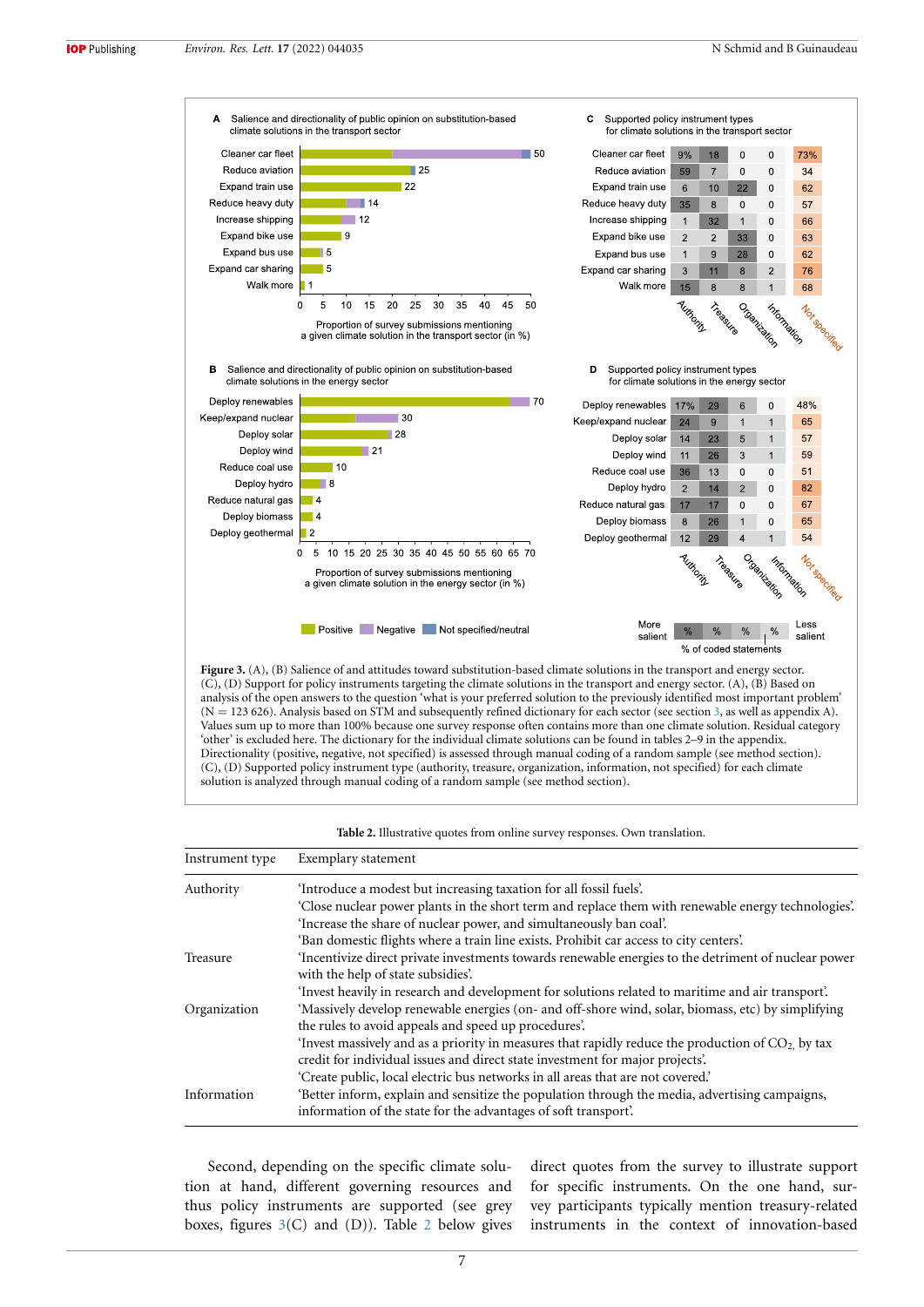climate solutions such as deploying renewable energy technologies or moving to cleaner car fleets. For example, participants support instruments such as subsidies for solar, wind, and electric vehicles. On the other hand, when talking about phasing-out fossilfuel based technologies, such as aviation, coal power plants or natural gas, participants predominantly support authority-based measures, such as carbon taxes or regulation that limits or stops the use of the target technology. Organization-based policy instruments, such as infrastructure investment, is predominantly supported in the context of expanding public transport, such as for trains, buses, and bikes. Information-based policy instruments are only rarely supported, for instance on low levels in the case of expanding car sharing.

## **5. Discussion and conclusion**

The goal of this paper is to improve our understanding of public opinion on the problem of climate change and its possible solutions. Better understanding citizens' attitudes toward climate change mitigation is important because, ultimately, effective climate policies require sustained public support to remain sticky. Unlike many existing studies that take a rather aggregated view on climate policy, our study provides insights into the salience of and support for sector-specific climate solutions. Based on a mixed methods approach, we exploit an unstructured text data source from one of the largest consultation processes to date on opinions related to sustainability transitions: the 'Grand Débat National' launched by the French government in 2019. The use of text data from the responses to an open-ended question enabled us to detect which climate solutions French citizens support in absence of framing effects of a closed question.

Our findings show that climate change is the most salient sustainability challenge among survey participants. The transport and energy sectors, in turn, are perceived as the most relevant sectors to tackle climate change. Zooming into these sectors, we find that substitution-based climate solutions are more salient among citizens than sufficiency- and efficiency-based measures. Solutions such as moving to a cleaner car fleet and switching to renewable energy technologies are particularly prominent. While most climate solutions are consensual, car-based transport and nuclear energy polarize French public opinion. These novel insights contribute to ongoing efforts to explore the mass politics of transitions (Stokes [2016,](#page-10-9) Howe *et al* [2019](#page-9-39), Mildenberger and Tingley [2019](#page-9-40), Rinscheid and Wüstenhagen [2019](#page-9-19), Egli *et al* [2020,](#page-9-41) Fesenfeld [2020](#page-9-6), Schmid *et al* [2021](#page-9-31)). More specifically, our paper makes four key contributions.

First, we contribute to shed light on the case of public opinion on climate policy in France, which to date has remained under-researched. Amongst

others, our findings underscore the existence of strong political polarization around the question of nuclear energy among French citizens (see also Brouard and Guinaudeau [2015\)](#page-8-10). This polarization in public opinion on nuclear technology correlates with opposed positions among French political parties (Schmid [2021](#page-9-42)). The conflictual nature of nuclear energy stands in stark contrast to the widespread support for renewable energy technologies both among citizens and political parties in France, but also beyond (see also Schmidt *et al* [2019,](#page-9-43) Schmid [2021](#page-9-42)). Note that the examination of this case relied primarily on the analysis of open-ended answers, which—as noted in the introduction—presents various advantages over closed questions such as higher ecological validity (see also Tvinnereim *et al* [2017](#page-10-6)).

Second, we contribute to the academic debate on public support for specific policy instrument types. Our results show that for most climate solutions put forward by citizens more than half of the responses did not specify any policy instrument, suggesting a lack of salient and concrete ideas on how climate solutions may be achieved through policy interventions. This finding is relevant given that recent research highlights the central role of citizens' knowledge on climate change (and related instruments)—also coined climate literacy—for successful implementation and acceptance of climate policy (Simpson *et al* [2021](#page-10-10)).

Among those French citizens that link climate solutions to specific policy instruments, we find interesting patterns that partially contradict earlier findings. For instance, treasury-based and organization-based instruments are primarily supported in relation to innovation in low-carbon technologies, while authority-based instruments are mostly supported in the context of phasing out technologies. Earlier research suggests, amongst others, that citizens usually prefer authority-based measures in the context of climate policy (Stadelmann-Steffen [2011](#page-10-11), Cherry *et al* [2012\)](#page-8-11). Yet, we show that preferences for instrument types depend on the target technology at hand. Our findings also contrast with previous results that indicated strong support for softer, information-based policy instruments (Drews and van den Bergh [2016](#page-9-9), Rhodes *et al* [2017](#page-9-16)), which we do not find in our data.

Third, our results speak to the academic debates on the relative prevalence of sufficiency-, efficiency-, and/or substitution-based solutions in sustainability transitions (Princen [2005](#page-9-35), Anadon *et al* [2016](#page-8-8), Creutzig *et al* [2018,](#page-9-36) Fesenfeld *et al* [2021\)](#page-9-37). The findings show that supported climate solutions in the transport and energy sectors are primarily based on substitution, i.e. the replacement of polluting activities and technologies by cleaner alternatives, rather than sufficiency- or efficiency-based measures. Hence, supported climate solutions primarily depend on (induced) technological change, emphasizing the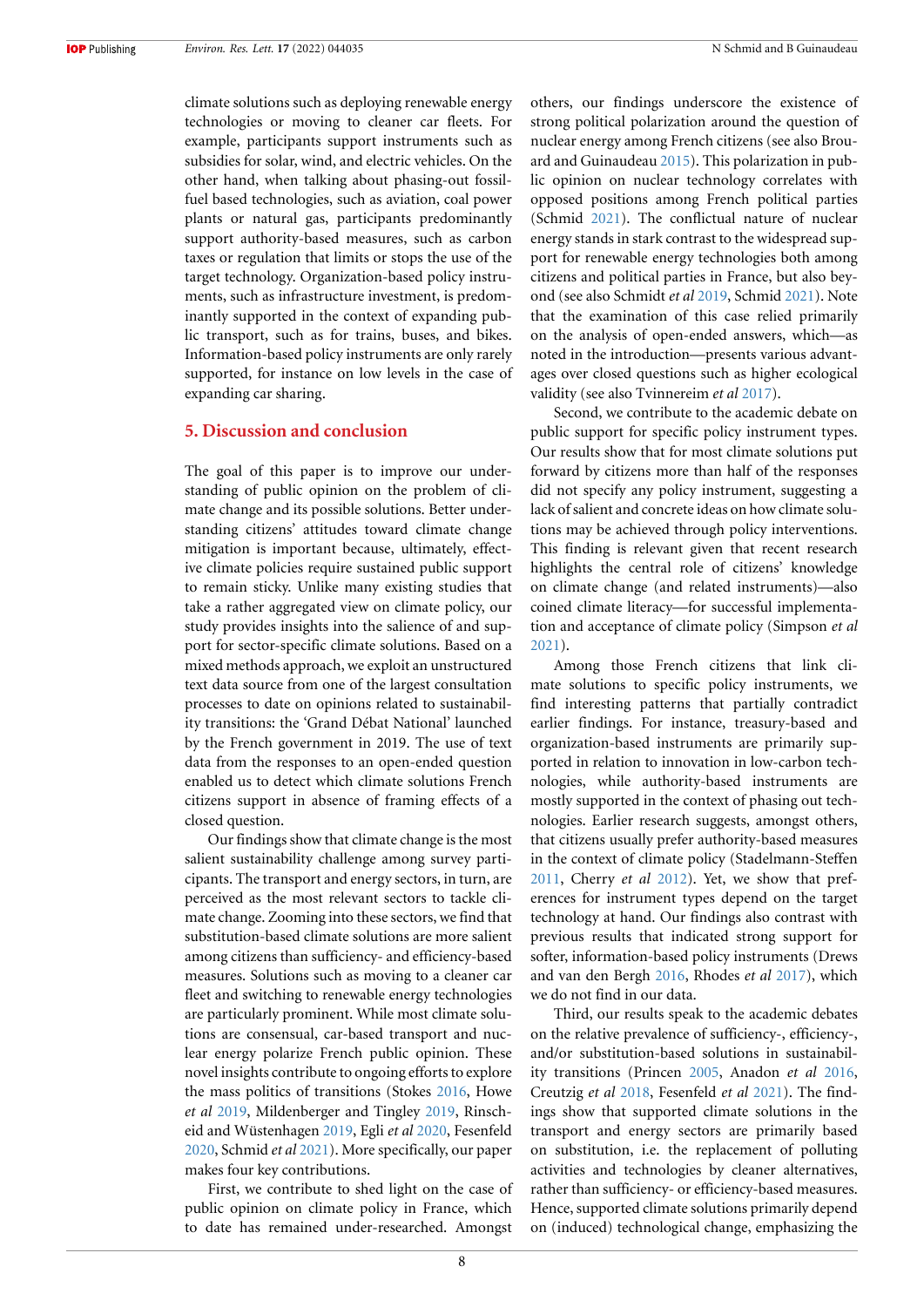centrality of collective action in the form of ambitious innovation and industrial policy (Anadon *et al* [2016,](#page-8-8) Schmidt and Sewerin [2017\)](#page-9-44). The findings are also in line with earlier research showing that climate solutions which primarily target sufficiency and related behavioral change are less supported by citizens (Fischer *et al* [2011,](#page-9-45) Bothner *et al* [2019\)](#page-8-12). In our view, the extent to which public opinion supports substitution and thus technology-based measures is a novel and important insight.

Fourth, while our results point to widely homogenous support for substitution-based climate solutions, and also show agreement with strong authority- and treasury-based policy instruments, current climate policy in France has repetitively been criticized as insufficient, e.g. by the High Council on Climate of France([2019](#page-9-29)), see also Giraudet *et al* ([2021\)](#page-9-33). This points to a potential gap between widespread support for and effectively supplied climate solutions. Such a gap would signify that French climate policy is not entirely responsive and accountable, resulting in a divergence between public opinion and public policy (Prakash and Bernauer [2020\)](#page-9-32). There are many reasons for such divergence, but one possibility is that there is a biased view by policymakers on their constituencies' attitudes toward desired policy output (Hertel-Fernandez *et al* [2019\)](#page-9-46). In general, further research is needed to investigate this suggested gap between widespread public support for ambitious climate action on the one hand, and inertia and lack of ambition by elected policymakers on the other hand. The upcoming national elections in France in 2022 may provide an occasion to contrast our findings with campaign promises and subsequent government action over the next legislative periods.

#### **Data availability statement**

The data that support the findings of this study are available upon reasonable request from the authors.

# **Acknowledgments**

We would like to thank participants of the IST conference 2021, the ECPR 2020 conference, as well as members of the Energy and Environment Policy Lab at UC Berkeley, and the Energy Policy and Technology Group at ETH Zurich for valuable feedback.

## **Conflict of interest**

The authors declare no conflict of interest.

#### **Funding information**

We gratefully acknowledge research funding provided by the Swiss National Science Foundation (Project Number: PYAPP1-166905). The opinions expressed and arguments employed herein do not necessarily reflect the official views of the Swiss Government.

## **Ethical statement**

Research was conducted in accordance with the principles embodied in the Declaration of Helsinki and in accordance with local statutory requirements. All participants of the public consultation 'Le Grand Debat National', on which our analysis is based, participated voluntary. The resulting data is anonymized, openly available and compatible with open license standards, such as CC-BY 2.0.

# **ORCID iDs**

Nicolas Schmid · [https://orcid.org/0000-0003-](https://orcid.org/0000-0003-4348-6031) [4348-6031](https://orcid.org/0000-0003-4348-6031)

Benjamin Guinaudeau **I** [https://orcid.org/0000-](https://orcid.org/0000-0001-7206-6875) [0001-7206-6875](https://orcid.org/0000-0001-7206-6875)

#### **References**

- <span id="page-8-6"></span>Akee R, Copeland W, Holbein J B and Simeonova E 2020 Human capital and voting behavior across generations: evidence from an income intervention *Am. Polit. Sci. Rev.* **[114](https://doi.org/10.1017/S000305541900090X)** [609–16](https://doi.org/10.1017/S000305541900090X)
- <span id="page-8-8"></span>Anadon L, Chan G, Harley A G, Matus K, Moon S, Murthy S L and Clark W C 2016 Making technological innovation work for sustainable development *Proc. Natl Acad. Sci. USA* **[113](https://doi.org/10.1073/pnas.1525004113)** [9682–90](https://doi.org/10.1073/pnas.1525004113)
- <span id="page-8-4"></span>Anderson B, Böhmelt T and Ward H 2017 Public opinion and environmental policy output: a cross-national analysis of energy policies in Europe *Environ. Res. Lett.* **[12](https://doi.org/10.1088/1748-9326/aa8f80)** [114011](https://doi.org/10.1088/1748-9326/aa8f80)
- <span id="page-8-7"></span>Anoll A P 2018 What makes a good neighbor? Race, place, and norms of political participation *Am. Polit. Sci. Rev.* **[112](https://doi.org/10.1017/S0003055418000175)** [494–508](https://doi.org/10.1017/S0003055418000175)
- <span id="page-8-1"></span>Beiser-McGrath L F and Bernauer T 2019a Commitment failures are unlikely to undermine public support for the Paris agreement *Nat. Clim. Change* **[9](https://doi.org/10.1038/s41558-019-0414-z)** [248–52](https://doi.org/10.1038/s41558-019-0414-z)
- <span id="page-8-3"></span>Beiser-McGrath L F and Bernauer T 2019b Could revenue recycling make effective carbon taxation politically feasible? *Sci. Adv.* **[5](https://doi.org/10.1126/sciadv.aax3323)** [1–8](https://doi.org/10.1126/sciadv.aax3323)
- <span id="page-8-5"></span>Bennani H, Gandré P and Monnery B 2019 Les déterminants locaux de la participation numérique au Grand débat national: une analyse économétrique Economix Working Paper 7 1–22
- <span id="page-8-0"></span>Bernauer T and McGrath L F 2016 Simple reframing unlikely to boost public support for climate policy *Nat. Clim. Change* **[6](https://doi.org/10.1038/nclimate2948)** [680–3](https://doi.org/10.1038/nclimate2948)
- <span id="page-8-12"></span>Bothner F, Dorner F, Herrmann A, Fischer H and Sauerborn R 2019 Explaining climate policies' popularity—an empirical study in four European countries *Environ. Sci. Policy* **[92](https://doi.org/10.1016/j.envsci.2018.10.009)** [34–45](https://doi.org/10.1016/j.envsci.2018.10.009)
- <span id="page-8-10"></span>Brouard S and Guinaudeau I 2015 Policy beyond politics? Public opinion, party politics and the French pro-nuclear energy policy *J. Public Policy* **[35](https://doi.org/10.1017/S0143814X14000221)** [137–70](https://doi.org/10.1017/S0143814X14000221)
- <span id="page-8-9"></span>Capano G and Howlett M 2020 The knowns and unknowns of policy instrument analysis: policy tools and the current research agenda on policy mixes *SAGE Open* **[10](https://doi.org/10.1177/2158244019900568)** [215824401990056](https://doi.org/10.1177/2158244019900568)
- <span id="page-8-2"></span>Capstick S B, Pidgeon N F, Corner A J, Spence E M and Pearson P N 2016 Public understanding in Great Britain of ocean acidification *Nat. Clim. Change* **[6](https://doi.org/10.1038/nclimate3005)** [763–7](https://doi.org/10.1038/nclimate3005)
- <span id="page-8-11"></span>Cherry T L, Kallbekken S and Kroll S 2012 The acceptability of efficiency-enhancing environmental taxes, subsidies and regulation: an experimental investigation *Environ. Sci. Policy* **[16](https://doi.org/10.1016/j.envsci.2011.11.007)** [90–96](https://doi.org/10.1016/j.envsci.2011.11.007)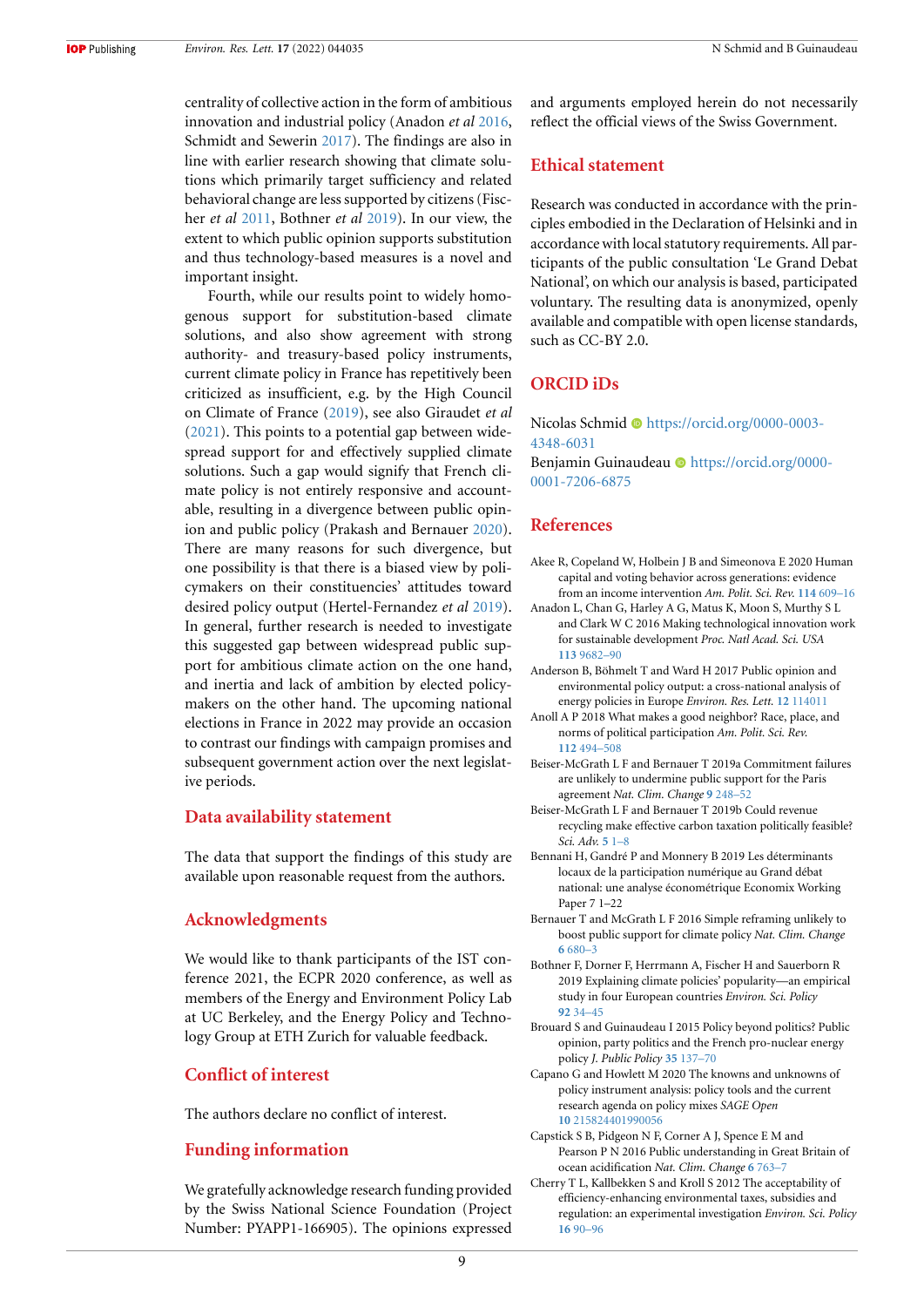<span id="page-9-11"></span>Cox E, Spence E and Pidgeon N 2020 Public perceptions of carbon dioxide removal in the United States and the United Kingdom *Nat. Clim. Change* **[10](https://doi.org/10.1038/s41558-020-0823-z)** [744–9](https://doi.org/10.1038/s41558-020-0823-z)

<span id="page-9-36"></span>Creutzig F *et al* 2018 Towards demand-side solutions for mitigating *Nat. Clim. Change* **[8](https://doi.org/10.1038/s41558-018-0121-1)** [260–71](https://doi.org/10.1038/s41558-018-0121-1) Cui M, Bai R, Lu Z, Li X, Aickelin U and Ge P 2019 Regular

- <span id="page-9-34"></span>expression based medical text classification using constructive heuristic approach *IEEE Access* **[7](https://doi.org/10.1109/ACCESS.2019.2946622)** [147892–904](https://doi.org/10.1109/ACCESS.2019.2946622)
- <span id="page-9-9"></span>Drews S and van den Bergh J C J M 2016 What explains public support for climate policies? A review of empirical and experimental studies *Clim. Policy* **[16](https://doi.org/10.1080/14693062.2015.1058240)** [855–76](https://doi.org/10.1080/14693062.2015.1058240)

<span id="page-9-41"></span>Egli F, Schmid N and Schmidt T 2020 Electoral response to the decline of coal mining in the United States *SSRN Electron. J.* [12](https://doi.org/10.2139/ssrn.3710589) [1–54](https://doi.org/10.2139/ssrn.3710589)

<span id="page-9-30"></span>Fesenfeld L P and Rinscheid A 2021 Emphasizing urgency of climate change is insufficient to increase policy support *One Earth* **[4](https://doi.org/10.1016/j.oneear.2021.02.010)** [411–24](https://doi.org/10.1016/j.oneear.2021.02.010)

<span id="page-9-7"></span>Fesenfeld L P, Wicki M, Sun Y and Bernauer T 2020 Policy packaging can make food system transformation feasible *Nat. Food* **[1](https://doi.org/10.1038/s43016-020-0047-4)** [173–82](https://doi.org/10.1038/s43016-020-0047-4)

<span id="page-9-6"></span>Fesenfeld L 2020 *The Political Feasibility of Transformative Climate Policy–Public Opinion about Transforming Food and Transport Systems* (Zurich: ETH Zurich)

<span id="page-9-37"></span>Fesenfeld L, Schmid N, Mathys A, Finger R and Schmidt T 2021 *The Politics of Enabling Tipping Points for Sustainable Development* (Zurich: Institute for Environmental Decision-making (ETH Zurich))

<span id="page-9-45"></span>Fischer A, Peters V, Vavra J, Neebe M and Boldizsar M 2011 Energy use, climate change and folk psychology: does sustainability have a chance? Results from a qualitative study in five European countries *Glob. Environ. Change* **[21](https://doi.org/10.1016/j.gloenvcha.2011.04.008)** [1025–34](https://doi.org/10.1016/j.gloenvcha.2011.04.008)

<span id="page-9-27"></span>Fourniau J-M 2019 Synthèse des travaux de l'observatoire des débats—note de travail 1 (Paris) Observatoire des débats

<span id="page-9-2"></span>Geels F W, Sovacool B K, Schwanen T and Sorrell S 2017 Sociotechnical transitions for deep decarbonization *Science* **[357](https://doi.org/10.1126/science.aao3760)** [1242–4](https://doi.org/10.1126/science.aao3760)

<span id="page-9-33"></span>Giraudet L-G *et al* 2021 Deliberating on climate action: insights from the French citizens' convention for climate *Hal-*03119539 (available at: [https://hal-enpc.archives](https://hal-enpc.archives-ouvertes.fr/hal-03119539%250Ahttps://hal-enpc.archives-ouvertes.fr/hal-03119539/document)[ouvertes.fr/hal-03119539%0Ahttps://hal-enpc.archives](https://hal-enpc.archives-ouvertes.fr/hal-03119539%250Ahttps://hal-enpc.archives-ouvertes.fr/hal-03119539/document)[ouvertes.fr/hal-03119539/document](https://hal-enpc.archives-ouvertes.fr/hal-03119539%250Ahttps://hal-enpc.archives-ouvertes.fr/hal-03119539/document))

<span id="page-9-46"></span>Hertel-Fernandez A, Mildenberger M and Stokes L C 2019 Legislative staff and representation in congress *Am. Polit. Sci. Rev.* **[113](https://doi.org/10.1017/S0003055418000606)** [1–18](https://doi.org/10.1017/S0003055418000606)

- <span id="page-9-29"></span>High Council on Climate of France 2019 First annual report (Paris)
- <span id="page-9-38"></span>Hood C C 1983 *The Tools of Government* (London: The Macmillan Press LTD)
- <span id="page-9-15"></span>Howe P D, Markowitz E M, Lee T M, Ko C Y and Leiserowitz A 2013 Global perceptions of local temperature change *Nat. Clim. Change* **[3](https://doi.org/10.1038/nclimate1768)** [352–6](https://doi.org/10.1038/nclimate1768)

<span id="page-9-39"></span>Howe P D, Marlon J R, Mildenberger M and Shield B S 2019 How will climate change shape climate opinion? *Environ. Res. Lett.* **[14](https://doi.org/10.1088/1748-9326/ab466a)** [113001](https://doi.org/10.1088/1748-9326/ab466a)

<span id="page-9-24"></span>Howe P D, Mildenberger M, Marlon J R and Leiserowitz A 2015 Geographic variation in opinions on climate change at state and local scales in the USA *Nat. Clim. Change* **[5](https://doi.org/10.1038/nclimate2583)** [596–603](https://doi.org/10.1038/nclimate2583)

<span id="page-9-10"></span>Ingold K, Stadelmann-Steffen I and Kammermann L 2019 The acceptance of instruments in instrument mix situations: citizens' perspective on Swiss energy transition *Res. Policy* **[48](https://doi.org/10.1016/j.respol.2018.10.018)** [103694](https://doi.org/10.1016/j.respol.2018.10.018)

<span id="page-9-0"></span>IPCC 2018 *Global Warming of 1.5 ◦C* (Bonn: UNFCCC)

<span id="page-9-13"></span>Jenkins-Smith H C, Ripberger J T, Silva C L, Carlson D E, Gupta K, Carlson N, Ter-Mkrtchyan A and Dunlap R E 2020 Partisan asymmetry in temporal stability of climate change beliefs *Nat. Clim. Change* **[10](https://doi.org/10.1038/s41558-020-0719-y)** [322–8](https://doi.org/10.1038/s41558-020-0719-y)

<span id="page-9-22"></span>Kallbekken S and Sælen H 2021 Public support for air travel restrictions to address COVID-19 or climate change *Transp. Res.* D **[93](https://doi.org/10.1016/j.trd.2021.102767)** [102767](https://doi.org/10.1016/j.trd.2021.102767)

<span id="page-9-1"></span>Kivimaa P and Kern F 2016 Creative destruction or mere niche support? Innovation policy mixes for sustainability transitions *Res. Policy* **[45](https://doi.org/10.1016/j.respol.2015.09.008)** [205–17](https://doi.org/10.1016/j.respol.2015.09.008)

<span id="page-9-17"></span>Klenert D, Mattauch L, Combet E, Edenhofer O, Hepburn C, Rafaty R and Stern N 2018 Making carbon pricing work for citizens *Nat. Clim. Change* **[8](https://doi.org/10.1038/s41558-018-0201-2)** [669–77](https://doi.org/10.1038/s41558-018-0201-2)

<span id="page-9-26"></span>Kotchen M J, Boyle K J and Leiserowitz A A 2013 Willingness-to-pay and policy-instrument choice for climate-change policy in the United States *Energy Policy* **[55](https://doi.org/10.1016/j.enpol.2012.12.058)** [617–25](https://doi.org/10.1016/j.enpol.2012.12.058)

<span id="page-9-12"></span>Lamb W F, Antal M, Bohnenberger K, Brand-Correa L I, Müller-Hansen F, Jakob M, Minx J C, Raiser K, Williams L and Sovacool B K 2020 What are the social outcomes of climate policies? A systematic map and review of the ex-post literature *Environ. Res. Lett.* **[15](https://doi.org/10.1088/1748-9326/abc11f)** [113006](https://doi.org/10.1088/1748-9326/abc11f)

<span id="page-9-14"></span>Levi S 2021a Country-level conditions like prosperity, democracy, and regulatory culture predict individual climate change belief *Commun. Earth Environ.* **[2](https://doi.org/10.1038/s43247-021-00118-6)** [2–51](https://doi.org/10.1038/s43247-021-00118-6)

<span id="page-9-18"></span>Levi S 2021b Why hate carbon taxes? Machine learning evidence on the roles of personal responsibility, trust, revenue recycling, and other factors across 23 European countries *Energy Res. Soc. Sci.* **[73](https://doi.org/10.1016/j.erss.2020.101883)** [101883](https://doi.org/10.1016/j.erss.2020.101883)

<span id="page-9-3"></span>Meckling J 2011 *Carbon Coalitions: Business, Climate Politics, and the Rise of Emissions Trading* (Cambridge, MA: MIT Press)

<span id="page-9-4"></span>Meckling J, Kelsey N, Biber E and Zysman J 2015 Winning coalitions for climate policy *Science* **[349](https://doi.org/10.1126/science.aab1336)** [1170–1](https://doi.org/10.1126/science.aab1336)

<span id="page-9-40"></span>Mildenberger M and Tingley D 2019 Beliefs about climate beliefs: the importance of second-order opinions for climate politics *Br. J. Polit. Sci.* **[49](https://doi.org/10.1017/S0007123417000321)** [1279–307](https://doi.org/10.1017/S0007123417000321)

<span id="page-9-25"></span>Olson-Hazboun S K, Howe P D and Leiserowitz A 2018 The influence of extractive activities on public support for renewable energy policy *Energy Policy* **[123](https://doi.org/10.1016/j.enpol.2018.08.044)** [117–26](https://doi.org/10.1016/j.enpol.2018.08.044)

<span id="page-9-20"></span>Pianta S, Rinscheid A and Weber E U 2021 Carbon capture and storage in the United States: perceptions, preferences, and lessons for policy *Energy Policy* **[151](https://doi.org/10.1016/j.enpol.2021.112149)** [112149](https://doi.org/10.1016/j.enpol.2021.112149)

<span id="page-9-32"></span>Prakash A and Bernauer T 2020 Survey research in environmental politics: why it is important and what the challenges are *Environ. Polit.* **[29](https://doi.org/10.1080/09644016.2020.1789337)** [1127–34](https://doi.org/10.1080/09644016.2020.1789337)

- <span id="page-9-35"></span>Princen T 2005 *The Logic of Sufficiency* (Cambridge, MA: MIT Press)
- <span id="page-9-16"></span>Rhodes E, Axsen J and Jaccard M 2017 Exploring citizen support for different types of climate policy *Ecol. Econ.* **[137](https://doi.org/10.1016/j.ecolecon.2017.02.027)** [56–69](https://doi.org/10.1016/j.ecolecon.2017.02.027)

<span id="page-9-21"></span>Rinscheid A, Pianta S and Weber E U 2020 Fast track or Slo-Mo? Public support and temporal preferences for phasing out fossil fuel cars in the United States *Clim. Policy* **[20](https://doi.org/10.1080/14693062.2019.1677550)** [30–45](https://doi.org/10.1080/14693062.2019.1677550)

<span id="page-9-19"></span>Rinscheid A and Wüstenhagen R 2019 Germany's decision to phase out coal by 2038 lags behind citizens' timing preferences *Nat. Energy* **[4](https://doi.org/10.1038/s41560-019-0460-9)** [856–63](https://doi.org/10.1038/s41560-019-0460-9)

<span id="page-9-28"></span>Roberts M E, Stewart B M, Tingley D, Lucas C, Leder-Luis J, Gadarian S K, Albertson B and Rand D G 2014 Structural topic models for open-ended survey responses *Am. J. Polit. Sci.* **[58](https://doi.org/10.1111/ajps.12103)** [1064–82](https://doi.org/10.1111/ajps.12103)

<span id="page-9-23"></span>Savin I, Drews S, Maestre-Andrés S and van den Bergh J 2020 Public views on carbon taxation and its fairness: a computational-linguistics analysis *Clim. Change* **[162](https://doi.org/10.1007/s10584-020-02842-y)** [2107–38](https://doi.org/10.1007/s10584-020-02842-y)

<span id="page-9-8"></span>Schmid N 2020 The politics of technological change—case studies from the energy sector (ETH Zurich) [\(https://doi.org/](https://doi.org/10.3929/ethz-b-000447993) [10.3929/ethz-b-000447993](https://doi.org/10.3929/ethz-b-000447993))

<span id="page-9-42"></span>Schmid N 2021 A comparative and dynamic analysis of political party positions on energy technologies *Environ. Innov. Soc. Transit.* **[39](https://doi.org/10.1016/j.eist.2021.04.006)** [206–28](https://doi.org/10.1016/j.eist.2021.04.006)

<span id="page-9-31"></span>Schmid N, Beaton C, Kern F, McCulloch N, Sugathan A and Urpelainen J 2021 Elite vs mass politics of sustainability transitions *Environ. Innov. Soc. Transit.* **[41](https://doi.org/10.1016/j.eist.2021.09.014)** [67–70](https://doi.org/10.1016/j.eist.2021.09.014)

<span id="page-9-5"></span>Schmid N, Sewerin S and Schmidt T S 2020 Explaining advocacy coalition change with policy feedback *Policy Stud. J.* **[48](https://doi.org/10.1111/psj.12365)** [1109–34](https://doi.org/10.1111/psj.12365)

<span id="page-9-43"></span>Schmidt T S, Schmid N and Sewerin S 2019 Policy goals, partisanship and paradigmatic change in energy policy–analyzing parliamentary discourse in Germany over 30 years *Clim. Policy* **[19](https://doi.org/10.1080/14693062.2019.1594667)** [771–86](https://doi.org/10.1080/14693062.2019.1594667)

<span id="page-9-44"></span>Schmidt T S and Sewerin S 2017 Technology as a driver of climate and energy politics *Nat. Energy* **[2](https://doi.org/10.1038/nenergy.2017.84)** [170–84](https://doi.org/10.1038/nenergy.2017.84)